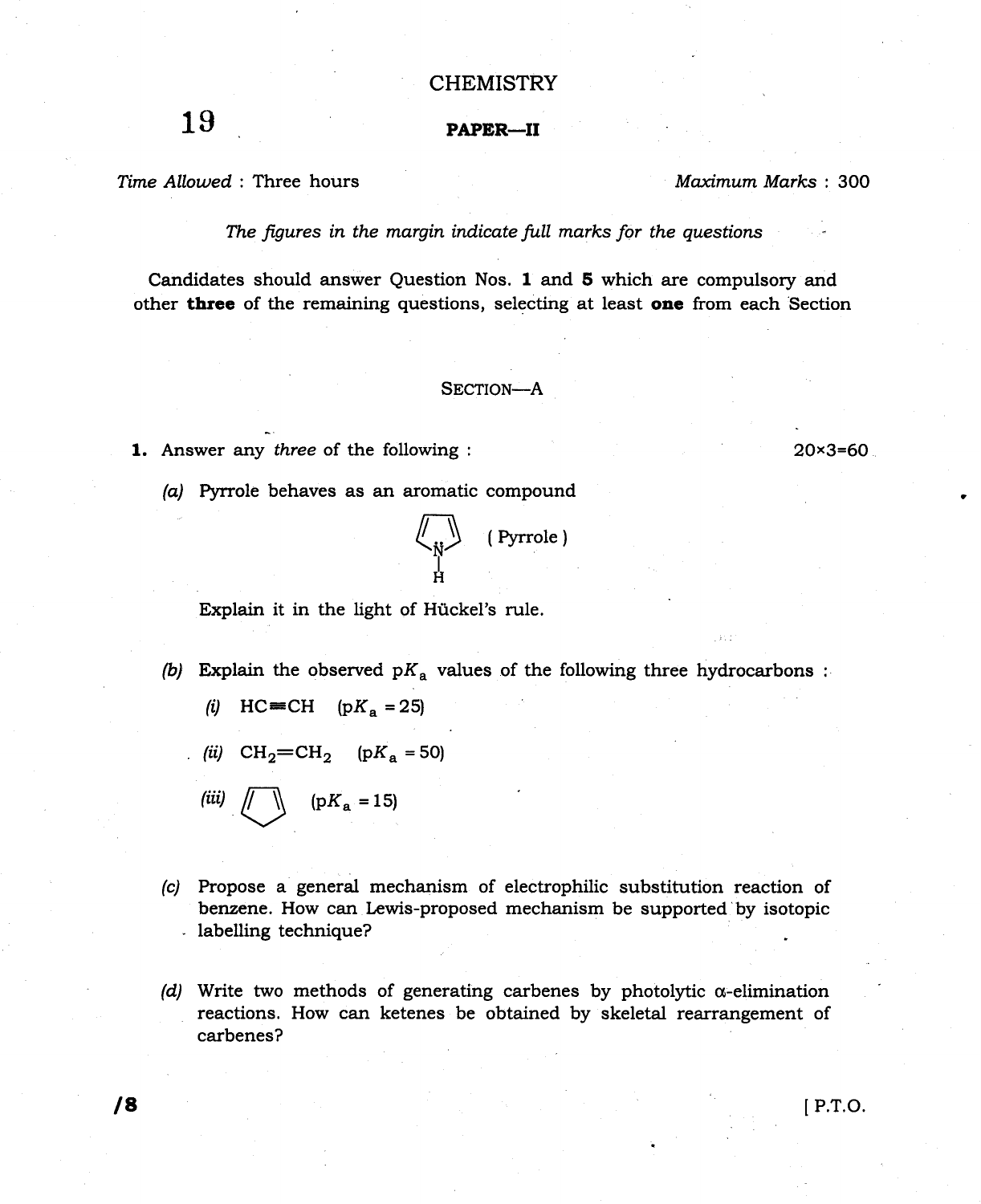**2.** (a) Write the mechanism of the following reactions :  $10 \times 2 = 20$ 



- (b) Discuss the effect of solvent polarity on the rates of the following<br>  $S$  reactions<br>  $10 \times 2=20$  $S_N$  reactions :
	- (i)  $RX + Nu^{\Theta} \longrightarrow R Nu + X^{\Theta}$
	- (ii)  $RX + NH_3 \longrightarrow R-MH_2 + X^{\ominus}$
- (c) Answer the following :  $10 \times 2 = 20$ 
	- $f(i)$  ' Write a method of synthesis of indole ring. Which position of indole is attacked by  $E^+$ ? Give reasons.
	- (ii) Why does furan undergo cycloaddition reaction with acetylene dicarboxylic acid? Write a general mechanism of electrophilic substitution of pyrrole explaining the regioselectivity of the reaction.
- 3. (a) What are non-classical carbocations? In the light of this, explain why the following  $1^{\circ}$ -alkyl halide undergoes  $S_N I$  reaction readily :  $10$



- (b) Give an example of cationotropic l,2-shift involving a carbanion intermediate and write the mechanism of the reaction. <sup>10</sup>
- (c) What is primary kinetic isotope effect? Using this method, establish the mechanism of the following bromination reaction : <sup>10</sup>

 $CH_3COCH_3 + Br_2 \longrightarrow CH_3COCH_2Br + HBr$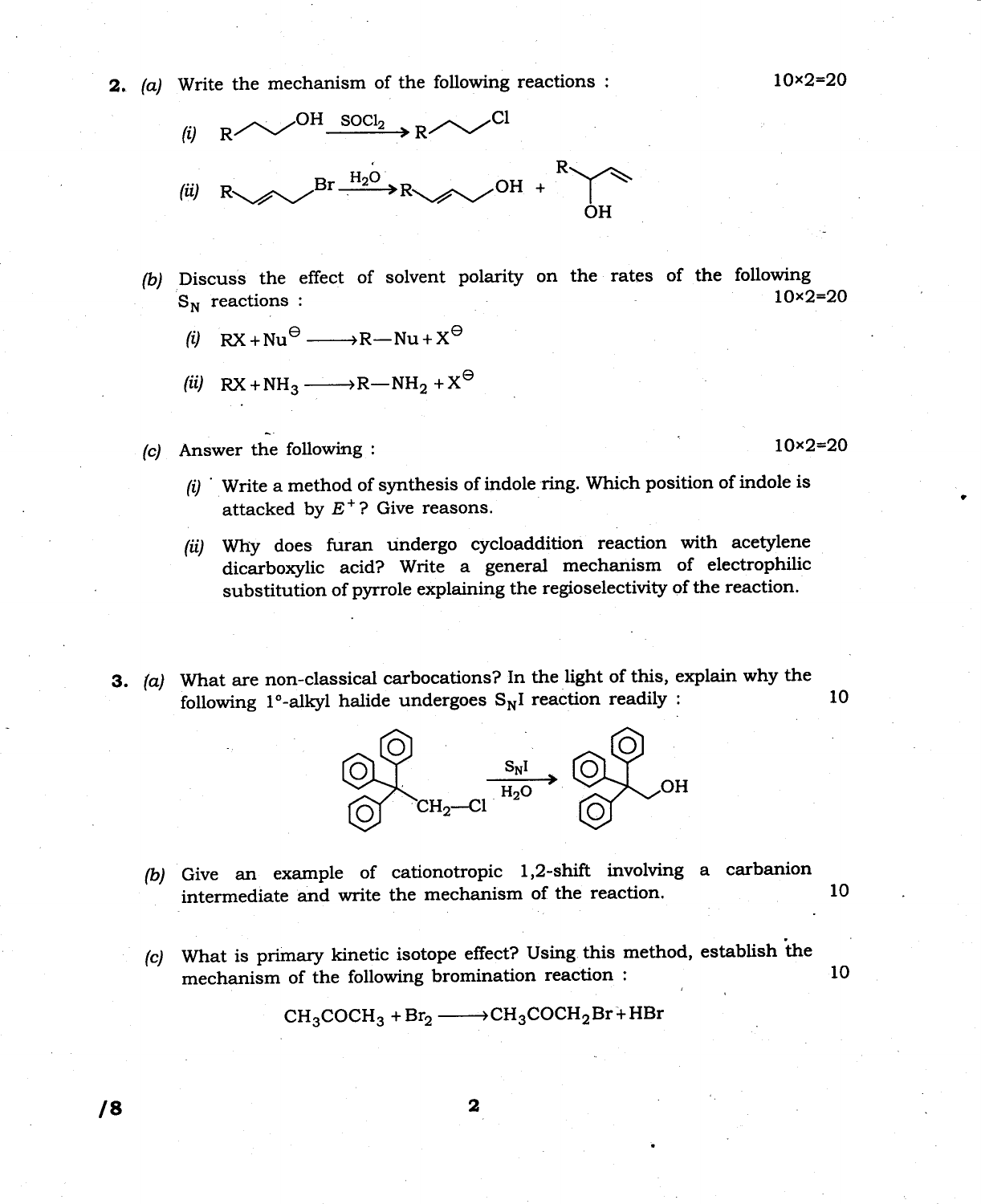(d) The following labelled chlorobenzene ( $*$  shows the labelled atom) derivative on heating with sodamide gives a mixture of aniline derivatives. Propose a mechanism of the reaction to explain the formation of products : 15



 $(e)$  How will you explain that benzenediazonium-2-carboxylate spontaneously decomposes with violence?

> $N_{2}^{\bigoplus}$ ( Benzenediazonium-2 -carboxylate )  ${\rm coo}$ a

What products will be obtained if the above decomposed mixture is treated with  $(i)$  NH<sub>3</sub> and  $(ii)$  H<sub>2</sub>S? 15

- 4. (a) Propose a mechanism of Von Richter reaction to explain the formation of product and  $N_2$  molecule. 20
	- (b) Write how benzoin condensation is carried out. Why it may be regarded as a carbonyl umpolung reaction? 20
	- (c)  $(i)$  How can catenanes be synthesized by acyloin condensation reaction? Write the mechanism of the reaction. 15
		- (ii) Discuss the choice of the solvent and the base in the formation of enolate ion for C-C bond formation by aldol condensation. 5

## SECTION-B

- 5. Answer any three of the following :
	- (a) (i) State the IR frequency of the group  $C=O$  and explain the change of frequencies in the following compounds :  $15$



**3 b** IP.T.O.

20x3=60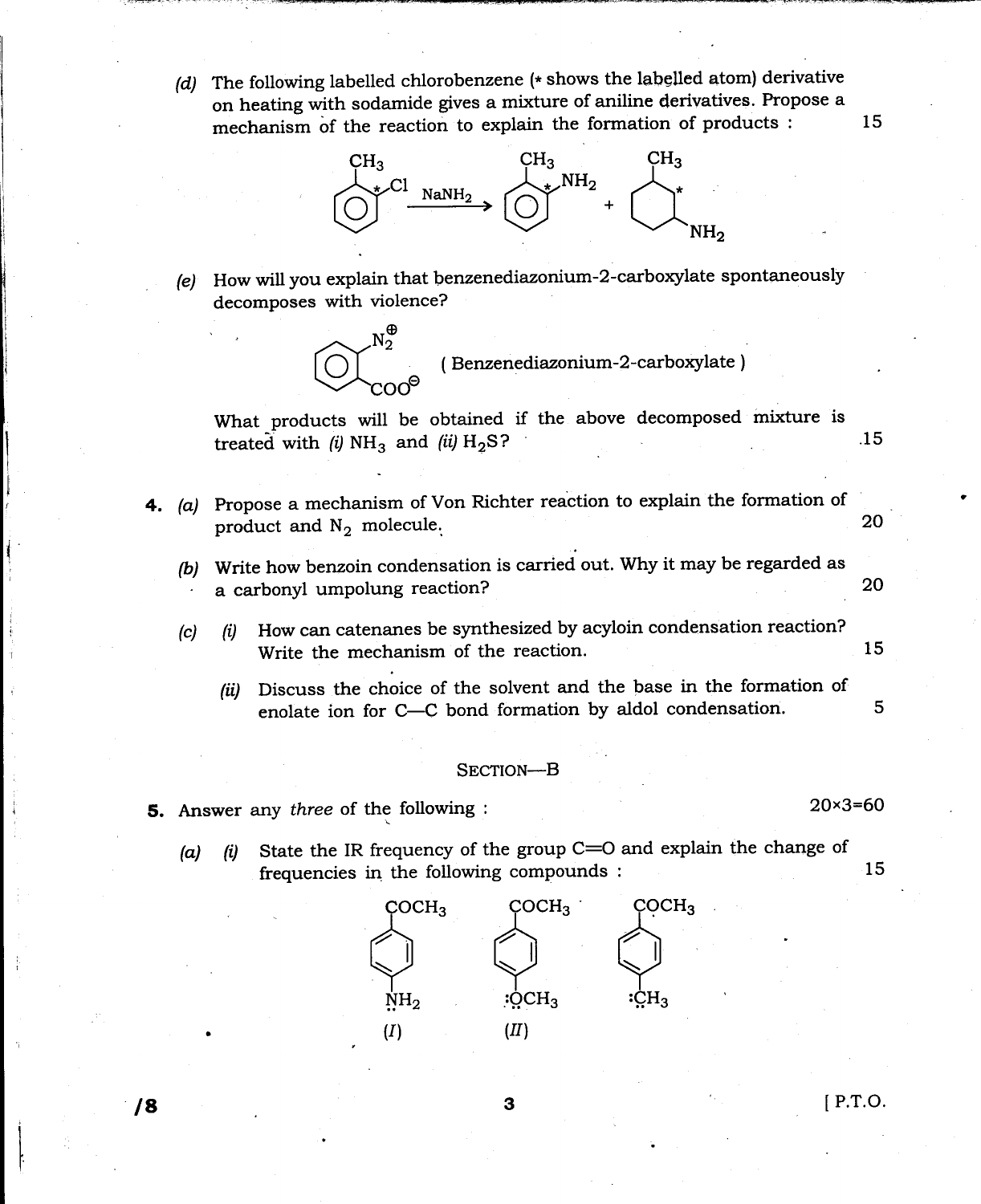- (ii) Explain why alkene trans-4 octene does not show any infrared absorption for its carbon--carbon double bond.
- (b) Answer the following :  $5 \times 4 = 20$

5

- (i) Generally a polar solvent shifts the  $\pi \to \pi^*$  to longer wavelengths whereas it shifts the  $n \to \pi^*$  transition to shorter wavelengths. Explain.
- $(ii)$  B-carotene present in carrot absorbs in the visible region. Explain.
- (iii) The O-H infrared absorption is more intense than the C-H infrared absorption. Explain.
- (iv) Which one of the following pair is expected to show higher  $C=O$ stretching frequency? Give reasons of it :

Acetic acid and acetone

- (c) (i) The  $J=0 \rightarrow J=1$  rotational absorption line occurs at  $1.153 \times 10^{11}$  Hz in  $C^{12}O^{16}$  and at  $1.102 \times 10^{11}$  Hz in  $C^{x}O^{16}$ . Find the mass number of unknown carbon isotope.
	- (ii) A very dilute solution of ethyl alcohol in carbontetrachloride shows a sharp infrared band at  $3600 \text{ cm}^{-1}$ . As the solution is made more concentrated, a new rather broadband appears at  $3200 \text{ cm}^{-1}$ - $3600 \text{ cm}^{-1}$ . The sharp band disappears and is replaced entirely by broadband. Explain.
- (d) How can the members of each pair of the following compounds be distinguished by a glance at their IR spectra? 20
	- (i)  $CH_3CH_2OCH_2CH_3$  and  $CH_3CH_2CH_2CH_2OH$
	- (ii)  $(CH_3)_3N$  and  $CH_3CH_2CH_2NH_2$
	- (iii)  $CH_3CH_2C=CH$  and  $CH_3CH_2CH_2=CH_2$
	- (iv)  $CH_3CH_2CH_2COOH$  and  $CH_3CH_2COOCH_3$

10

10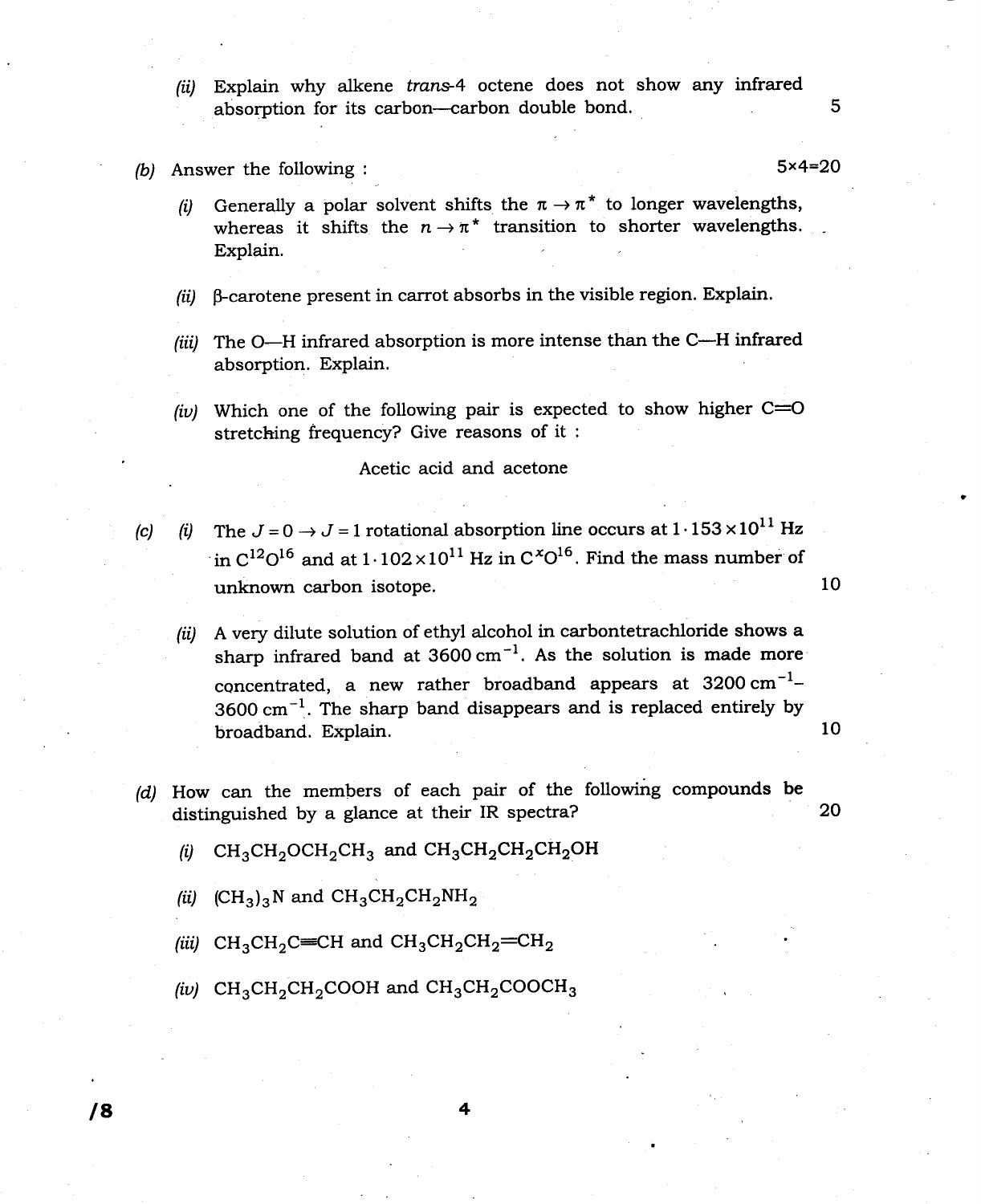- 6.  $(a)$  Write a step-by-step mechanism for the polymerization of vinyl chloride in 20 presence of organic peroxide.
	- Discuss how you can distinguish the three (ortho, meta and para) 10 (i)  $(b)$ dibromobenzenes by their NMR spectra. 10
		- Suggest a structure consistent with the following NMR data: (ii)

Molecular formula =  $C_9H_{12}$ 

Singlet at  $\delta 6.78$ , 3H

Singlet at  $\delta 2.25$ , 9H

(c) Discuss the secondary and tertiary structure of proteins. Explain interactions of different forces present in the tertiary structures. 20

20

20

5

 $[$  P.T.O.

7. (a) How can the following be distinguished from their mass spectra?

- 3-methyl-2 hexanone from 4-methyl-2 hexanone  $(i)$
- 3-pentanone and 2-pentanone  $(ii)$
- (b) Explain the following with reference to mass spectrometry :
	- The molecular ion for a tertiary alcohol is not detectable  $(i)$
	- A primary alcohol can be easily identified by the presence of a strong  $(ii)$ peak at  $m/z = 31$
	- (iii) Some alcohols show a peak at  $m/z = M-18$
	- The mass spectrum of 1-chloropropane contains two peaks at  $(iv)$  $m/z = 78$  and 80, in addition to other peak

Compare the stereoselectivity of Saytzeff and pyrolytic eliminations.  $(i)$  $(c)$ 

How many Hoffmann eliminations will be needed to expel the N-atom from the following compound? Write the steps of the reaction and the  $(ii)$ 15 structure of the final product:



5